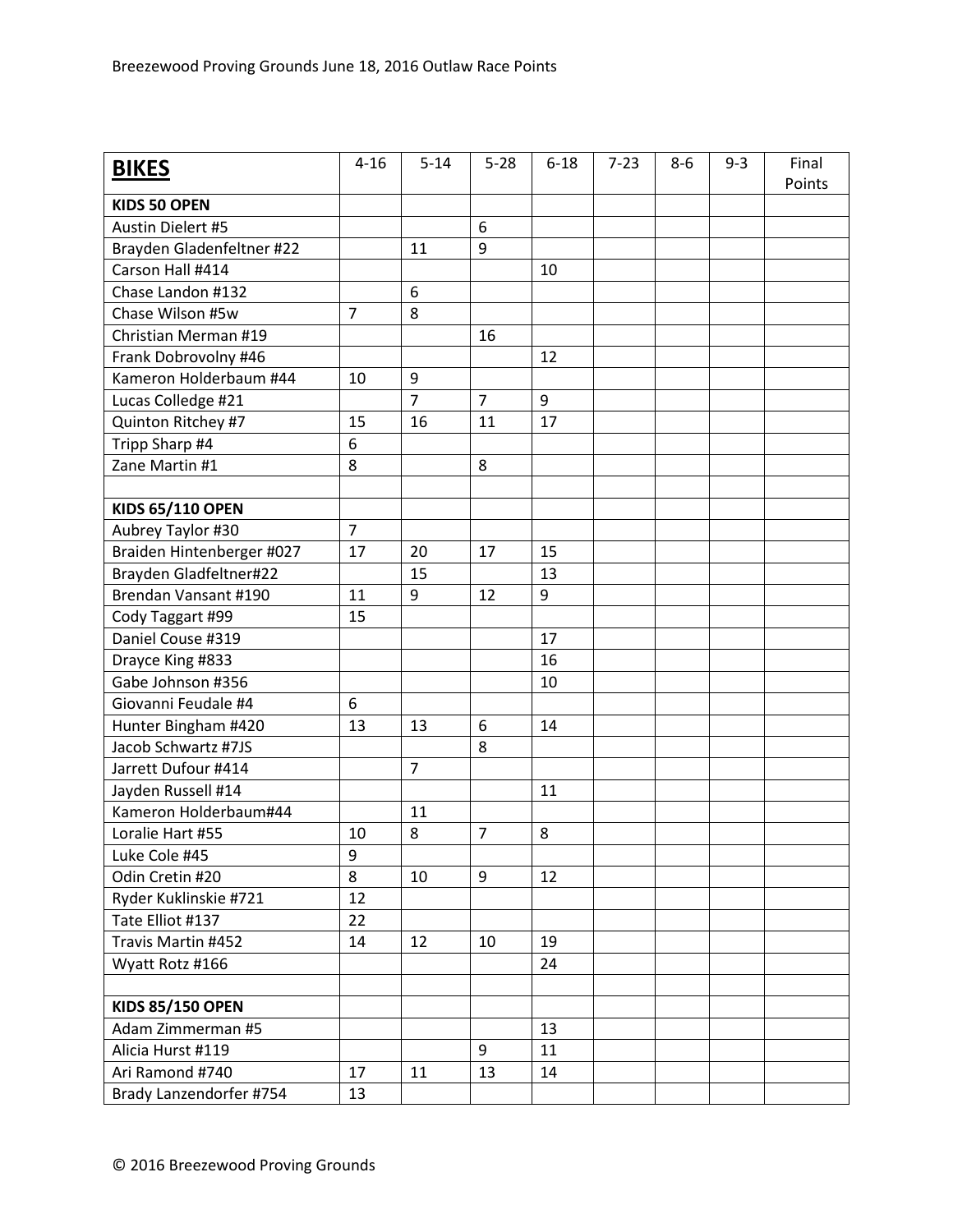| Branen Kaufmann #53    |                |                | 8              |                |  |  |
|------------------------|----------------|----------------|----------------|----------------|--|--|
| Campbell Walls #993    | 11             |                |                |                |  |  |
| Chase Bonamo #211      | 8              |                |                |                |  |  |
| Chuckie Niorin #285    |                |                | 11             |                |  |  |
| Cody Taggart #99       | 15             |                |                |                |  |  |
| Cooper Kerns #18       | 22             | 13             | 20             | 17             |  |  |
| Dayne Miller #28       | 9              |                |                |                |  |  |
| Dillon Wakefield #36   | 10             |                |                |                |  |  |
| Gabe Johnson #356      |                |                |                | $\overline{7}$ |  |  |
| Gage Brehm #803        | 27             |                |                |                |  |  |
| Garret Ward #23        |                |                | 6              |                |  |  |
| Gauge Keith #22        |                | 18             |                | 24             |  |  |
| Jacob Ryan #65         | 14             | 8              |                |                |  |  |
| James Trucksys #64     | 18             | 10             | 15             | 16             |  |  |
| Justin Jacobs #126     |                |                |                | 8              |  |  |
| Layton Fox #21         | 16             |                |                |                |  |  |
| Leigha Rotz #991       |                |                |                | 12             |  |  |
| Logan Gipe #6          |                |                |                | 15             |  |  |
| Matthew Vansant #189   | 12             | $\overline{7}$ | 10             | 10             |  |  |
| Maya Taggart #101      | $\overline{7}$ |                |                |                |  |  |
| Noah Hoover #216       | 6              |                |                |                |  |  |
| Riley Fosnot #74       | 20             | 9              | 12             |                |  |  |
| Scott Gray #12         |                |                | $\overline{7}$ |                |  |  |
| Tate Elliot #137       | 19             |                |                |                |  |  |
| Travis Martin #451     |                |                |                | 9              |  |  |
| Wyatt Rotz #166        |                |                |                | 19             |  |  |
|                        |                |                |                |                |  |  |
|                        |                |                |                |                |  |  |
|                        |                |                |                |                |  |  |
| <b>Kool Boy</b>        |                |                |                |                |  |  |
| Alyssa Elliot #731     | 11             |                |                |                |  |  |
| Andrew Barnhart #841   | 12             |                | 12             | $\overline{7}$ |  |  |
| Ari Ramond #740        | $\overline{7}$ |                |                |                |  |  |
| Cameron Phomsopha #113 | 10             | 11             | 15             | 11             |  |  |
| Chuckie Niorin #285    |                |                | 10             |                |  |  |
| Duke Schwartz #243     |                |                | 9              |                |  |  |
| Dustin Mallow #58      | 14             | 13             | 20             | 18             |  |  |
| Ethan Schwartz #826    |                | 6              | 8              | 8              |  |  |
| Gage Stine #1          | 19             |                |                |                |  |  |
| Gauge Keith #22        |                | 18             |                | 13             |  |  |
| Junior Cruz #23        | 8              | 10             |                |                |  |  |
| Kyler Coles #429       |                |                | 13             |                |  |  |
| Noah Giles#114         |                | 9              |                |                |  |  |
| Sam Brink #621         |                |                | $\overline{7}$ |                |  |  |
| Seth Holderbaum #1     | 6              |                |                |                |  |  |
| Seth Holderbaum#44     |                | $\overline{7}$ |                |                |  |  |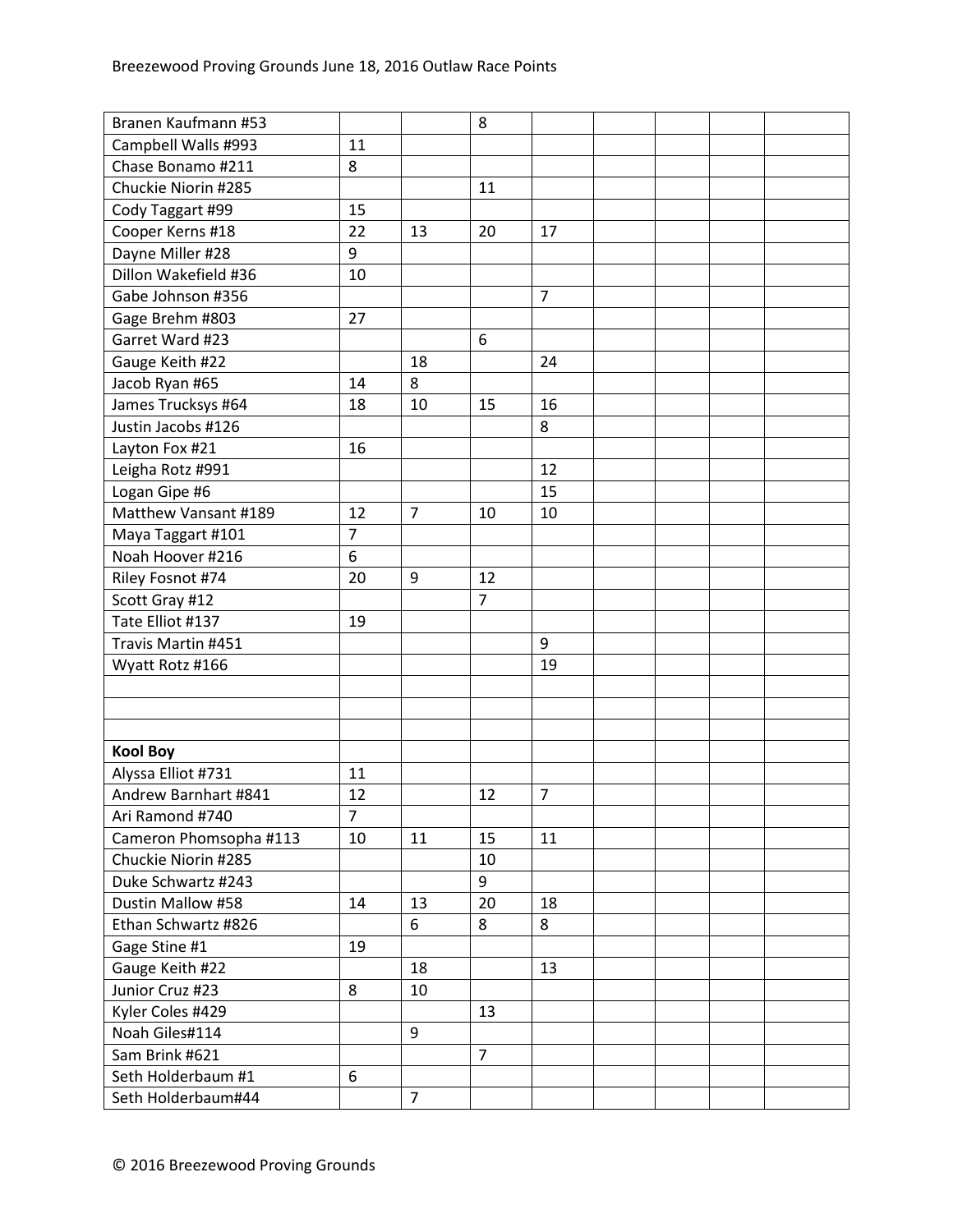| Trenton Martin #45         |                | 8              | 11             | 9              |  |  |
|----------------------------|----------------|----------------|----------------|----------------|--|--|
| Ty Claycomb #3             | 9              |                |                |                |  |  |
| Zac Dziedzickie #794       |                |                |                | 10             |  |  |
|                            |                |                |                |                |  |  |
| <b>OLD SCHOOL</b>          |                |                |                |                |  |  |
| Brandon Bowser #353        |                |                |                | 8              |  |  |
| Brandon Minnich #3         | 25             |                |                |                |  |  |
| Chris Milles #15           |                |                |                | 6              |  |  |
| Chuckie Niorin #285        |                |                | 12             |                |  |  |
| Colton Walls #258          | 12             | 8              |                |                |  |  |
| Devin Lykens #04           | 17             | 20             | 8              |                |  |  |
| Duke Schwartz #243         |                |                | 10             |                |  |  |
| Dustin Mallow #58          | 20             |                | 21             | 15             |  |  |
| Eddie Byrd #8              | 10             | 9              |                |                |  |  |
| Franklin#197               |                | $\overline{7}$ |                |                |  |  |
| Gage Stine #1              | 18             |                |                |                |  |  |
| Jason Hawkins #25          |                |                |                | $\overline{7}$ |  |  |
| Jody Nevling #338          | 15             |                |                |                |  |  |
| John Selby #817            | 16             | 15             | 16             |                |  |  |
| Josh Conklin #66           |                |                |                | 10             |  |  |
| Junior Cruz #23            | 14             | 11             |                |                |  |  |
| Kyler Coles #429           |                |                | 14             |                |  |  |
| Mark Compton #423          |                | 10             | 13             |                |  |  |
| Michael Ashby #56          | $\overline{7}$ |                |                |                |  |  |
| Noah Fraklin #197          |                |                | $\overline{7}$ |                |  |  |
| Scott Myers #34            | 13             | 13             | 9              |                |  |  |
| Scott Taggart #103         | 8              |                |                |                |  |  |
| Steven Streletz #799       | 9              |                | 11             |                |  |  |
| Tyler Adams #710           | 11             | 12             |                |                |  |  |
|                            |                |                |                |                |  |  |
| <b>WOMEN OPEN</b>          |                |                |                |                |  |  |
| Alyssa Cobb #214           | $\overline{7}$ |                |                |                |  |  |
| Alyssa Elliot #731         | 15             |                |                |                |  |  |
| Amber Kesner #339          | 8              | 13             |                |                |  |  |
| Amy Hafer#86               |                | 11             | 8              |                |  |  |
| Ashley Wetzel#233          |                | $\overline{7}$ |                |                |  |  |
| <b>Britnee McMahon #7J</b> | 9              | 10             |                |                |  |  |
| Cassie Rupp #09            | 13             |                |                |                |  |  |
| Catherine Couse #118       |                |                |                | $\overline{7}$ |  |  |
| Courtney O'Hara#518        |                | 9              |                |                |  |  |
| Debra Mezaros #59          |                |                | 6              |                |  |  |
| Grace Payne #12            | 12             |                |                |                |  |  |
| Harley Payne#115           |                | 8              |                |                |  |  |
| Jessica Woychick#63        |                | 18             |                |                |  |  |
| Leigha Rotz #991           |                |                |                | 12             |  |  |
| Lindsey Randler #44        | 20             |                |                |                |  |  |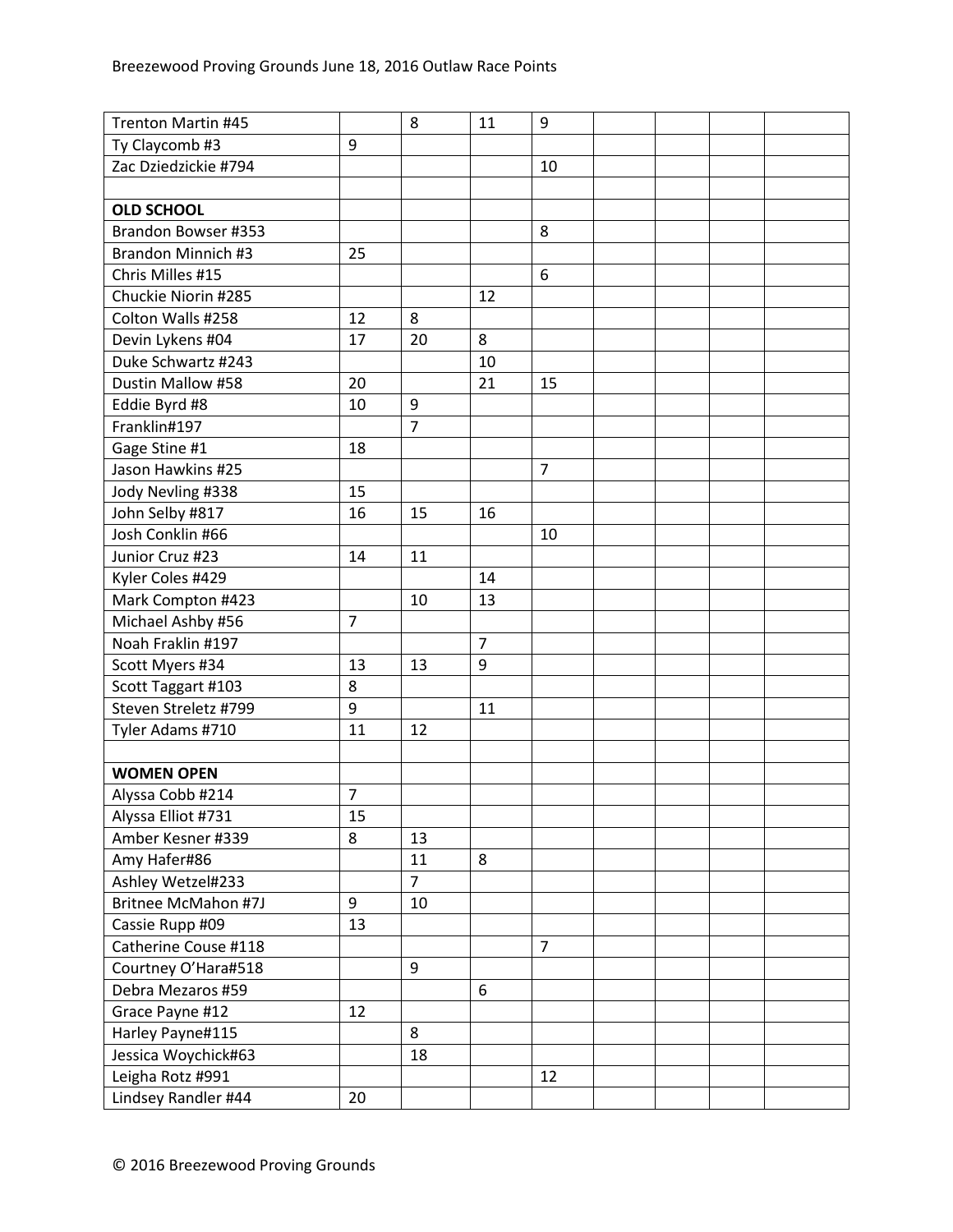| Maya Taggart #101         | 6           |                          |                      |    |  |  |
|---------------------------|-------------|--------------------------|----------------------|----|--|--|
| Rikki Brown #88           | 10          |                          |                      |    |  |  |
| Robyn Greer #919          | 11          |                          | 13                   |    |  |  |
|                           |             |                          |                      |    |  |  |
| <b>250 BEGINNER</b>       |             |                          |                      |    |  |  |
| Andrew Barnhart #841      | 18          |                          | 17                   | 21 |  |  |
| Austin Crouse #11         | 13          |                          |                      |    |  |  |
| Austin Monroe #6          |             | 10                       |                      | 11 |  |  |
| Boris Funk #41            | 22          |                          |                      |    |  |  |
| Brad Hopkin #973          | 32          |                          |                      |    |  |  |
| Brad Logsdon #22          | 17          |                          |                      |    |  |  |
| Brady Chrisko #538        | $33-3^{rd}$ | $21 - 2^{\overline{nd}}$ | 25                   |    |  |  |
| Brady Parks #241          | 25          |                          |                      |    |  |  |
| Brandon Beam #1           |             | 18                       | 30                   |    |  |  |
| <b>Brandon Carter #27</b> |             | 13                       |                      |    |  |  |
| <b>Brock Parshall #0</b>  | 31          |                          |                      |    |  |  |
| Casey Randler #213        | 40          |                          |                      |    |  |  |
| Chris West#410            |             | 8                        | 12                   |    |  |  |
| Cody Johnson #72          | 16          | 12                       | 14                   | 13 |  |  |
| Cody Wagner #9w           |             |                          | $35-2^{nd}$          |    |  |  |
| Colton Walls#258          |             | 14                       |                      |    |  |  |
| Curtis Hostetler #116     | 25          |                          |                      |    |  |  |
| David Grey #13            |             |                          |                      | 12 |  |  |
| Denise Gutiarraz #5       | 21          |                          |                      |    |  |  |
| Derek McMillen #81        | 18          |                          |                      |    |  |  |
| Dustin Clark #987         | 20          | 12                       | 22                   |    |  |  |
| Dustin Fetterman #2       | 17          | 11                       |                      |    |  |  |
| Dylan Voris #621          | 26          | 15                       |                      |    |  |  |
| Eric Waldon #107          | 20          |                          |                      |    |  |  |
| Franklin #197             |             | 8                        |                      |    |  |  |
| Hunter Biesinger #11      | 19          |                          |                      |    |  |  |
| Hunter Hillyard#8         |             | $26 - 1$ <sup>st</sup>   | $40-1$ <sup>st</sup> |    |  |  |
| Isaac Born #116           | 12          |                          | 10                   | 14 |  |  |
| Jacob Burger #716         | 28          | 18                       | 13                   |    |  |  |
| Jacob Mowry #44           | 8           |                          |                      |    |  |  |
| Jared McGill #54          | $35-2^{nd}$ |                          |                      |    |  |  |
| Jason Inverso #91         |             |                          | 26                   |    |  |  |
| Jeremy Witner #7          | 30          |                          |                      |    |  |  |
| Joe Colbvert#128          | 29          |                          |                      |    |  |  |
| Jordan Connell #142       | 26          | 17                       |                      | 19 |  |  |
| Jordan Gebhardt #36       | 16          |                          |                      |    |  |  |
| Josh Beal #12             | 14          |                          |                      |    |  |  |
| Josh Buckner#98           |             | 10                       | 16                   | 16 |  |  |
| Josh David #17            |             |                          |                      | 15 |  |  |
| Justin Hemings #22J       | 27          | $20-3$ <sup>rd</sup>     |                      |    |  |  |
| Kavon Holderbaum #110     | 23          | $27 - 1^{st}$            | 27                   |    |  |  |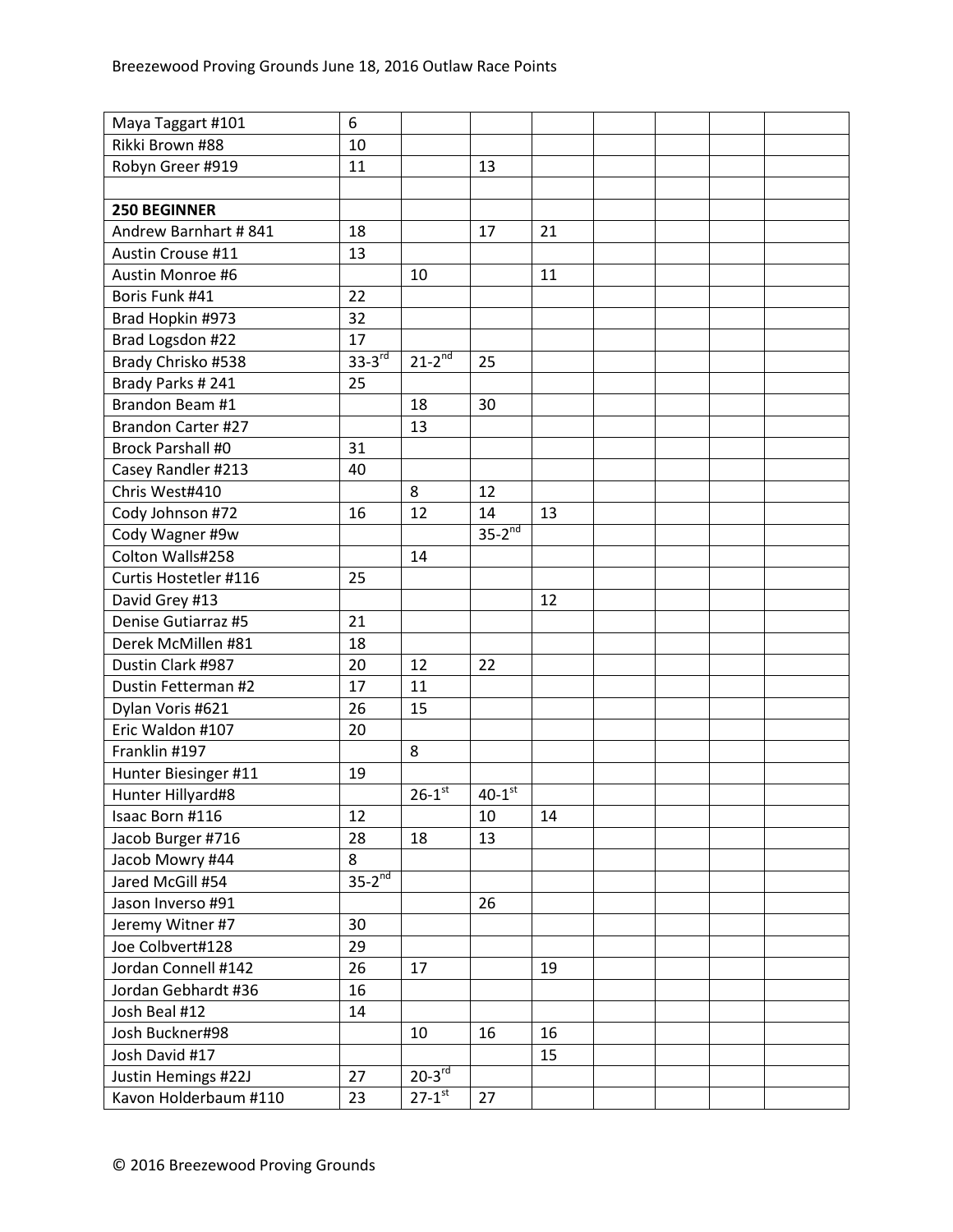| Kegan Landis #77       | 22                   |                |               |                      |  |  |
|------------------------|----------------------|----------------|---------------|----------------------|--|--|
| Kevin Stailey #214     |                      |                |               | 22                   |  |  |
| Kirk Barb #427         | 14                   |                |               |                      |  |  |
| Kyle Morrow #827       | 21                   |                | 23            |                      |  |  |
| Larry Wyatt #423       |                      |                | 20            |                      |  |  |
| Logan Rummel #133      | 15                   | 14             |               | 24                   |  |  |
| Luke Hahn #18          |                      |                |               | 20                   |  |  |
| Matt Heacock #718      | 27                   |                | 28            |                      |  |  |
| Michael Ashby #56      | $33-3rd$             |                |               | $32-1$ <sup>st</sup> |  |  |
| Morgan Cessna #730     | 19                   |                |               |                      |  |  |
| Nick Krulle #926       | 6                    |                |               |                      |  |  |
| Noah Franklin #197     | 15                   |                | 11            | 10                   |  |  |
| Noah Giles#114         |                      | 17             |               |                      |  |  |
| Oceus Guerra #777      | 10                   |                |               |                      |  |  |
| Ryan Albright #605     |                      |                | 15            |                      |  |  |
| Ryan Purkey#51         |                      | 9              |               |                      |  |  |
| Sam Silfies #44        | 24                   |                | 18            |                      |  |  |
| Sammy Brink #21        | 23                   |                |               |                      |  |  |
| Scott Myers #34        | 31                   | 16             | 31            | $25-3$ <sup>rd</sup> |  |  |
| Seth Fike #743         |                      | $19-3^{rd}$    |               |                      |  |  |
| Seth Holderbaum #1     | 11                   | 13             |               |                      |  |  |
| Seth Long #7           |                      | 9              |               |                      |  |  |
| Shawn Anders Jr #134   | $40-1$ <sup>st</sup> |                |               |                      |  |  |
| Tanner Adams #729      | 32                   | 19             | 24            |                      |  |  |
| Tim Nell #717          | $\overline{7}$       | $\overline{7}$ |               |                      |  |  |
| TJ Rhode #33           | 24                   |                | 21            | 23                   |  |  |
| Tom Decker#16          |                      | 11             |               |                      |  |  |
| Tommy Riccio #912      | 28                   |                |               |                      |  |  |
| Trenton Friend #799    | 9                    |                |               |                      |  |  |
| Trevor Black #32       | 29                   | $22 - 2^{nd}$  | $33 - 3^{rd}$ |                      |  |  |
| Tucker Coons #71       | $35-2^{nd}$          |                |               |                      |  |  |
| Ty Claycomb#6x         |                      | 16             | 32            |                      |  |  |
| Tyler Adams #710       | 30                   | 15             |               |                      |  |  |
| Tyler Jones #22        |                      |                | 19            |                      |  |  |
| Wyatt Dunn #213        |                      |                |               | 17                   |  |  |
| Zac Dziedzickie #794   |                      |                |               | $27 - 2^{nd}$        |  |  |
| Zach Wagner #90        |                      |                |               | 18                   |  |  |
| Zacheriah Tinkley #989 |                      |                | 29            |                      |  |  |
|                        |                      |                |               |                      |  |  |
|                        |                      |                |               |                      |  |  |
| <b>450 BEGINNER</b>    |                      |                |               |                      |  |  |
| Alden Helmick #694     | $27-2^{nd}$          | 21             |               |                      |  |  |
| Andrew Morelli #304    |                      |                | 17            | 15                   |  |  |
| Austin Karlinsey #111  | 11                   | 17             | 12            |                      |  |  |
| Brandon Beam #103      | 19                   |                | 20            |                      |  |  |
| Brandon Ickes #256     | 21                   | 24             | 16            |                      |  |  |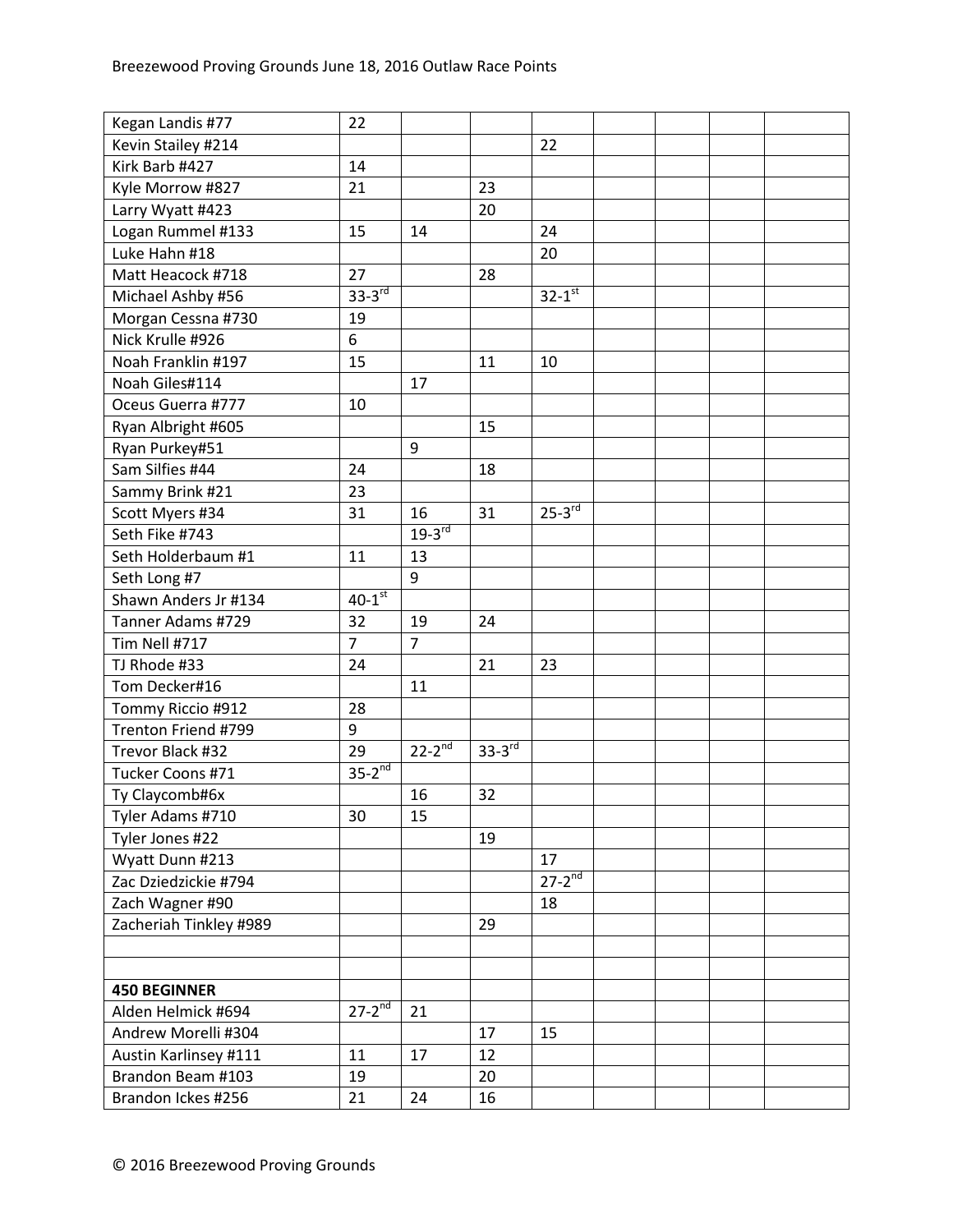| <b>Brock Darshall #0</b>                       | 15                     |                      |                        |                      |  |  |
|------------------------------------------------|------------------------|----------------------|------------------------|----------------------|--|--|
| Bryce Matters #726                             | 9                      |                      | 10                     | 10                   |  |  |
| Caden Burke #420                               | 14                     | 18                   | 11                     | 19                   |  |  |
| Carlos Pineda #330                             |                        | 26                   |                        |                      |  |  |
| Casey Frye #303                                |                        | 23                   |                        |                      |  |  |
| Casey Randler #213                             | $32 - 1$ <sup>st</sup> |                      |                        |                      |  |  |
| CJ Danford#7                                   |                        | 12                   |                        |                      |  |  |
| CJ Seek #616                                   |                        |                      |                        | 11                   |  |  |
| Clinton Barclay #72                            |                        |                      |                        | $30-1$ <sup>st</sup> |  |  |
| Colton Walls #258                              | 12                     |                      |                        |                      |  |  |
| Cory McCully#6                                 |                        | $29-2^{nd}$          |                        |                      |  |  |
| Dakota Peters #5                               | 10                     |                      |                        |                      |  |  |
| Dan Loomis #24                                 | 18                     |                      | 31                     |                      |  |  |
| David Ramsey #99                               |                        | 14                   | 13                     |                      |  |  |
| Dayman Ramsey #99                              | 11                     |                      |                        |                      |  |  |
| Devon Kelly #301                               |                        | 13                   |                        |                      |  |  |
| Dustin Corie #554                              |                        |                      |                        | 22                   |  |  |
| <b>Dustin Fetterman#2</b>                      |                        | 13                   |                        |                      |  |  |
| Dylan Voris #621                               | 17                     | 22                   |                        |                      |  |  |
| Ferdy Medrano #920                             | $25 - 1^{st}$          | 19                   |                        |                      |  |  |
| Heath Himes #331                               | 20                     |                      |                        |                      |  |  |
| Jacob Burger #716                              | 22                     | 25                   | 29                     |                      |  |  |
| Jake Lowe #331                                 | 8                      |                      |                        | 14                   |  |  |
| Jason Thompson #16                             |                        | 15                   |                        |                      |  |  |
| Jeremy Dube #15                                |                        |                      | 26                     |                      |  |  |
| Jeremy Whited #835                             | 14                     | $28 - 2^{nd}$        | 22                     |                      |  |  |
| Jim Jacobs #11                                 |                        |                      |                        | 9                    |  |  |
| John Ashcraft#158                              |                        | $34-1$ <sup>st</sup> |                        |                      |  |  |
| John Flesner #7                                | 24                     |                      |                        |                      |  |  |
|                                                | $26-3^{rd}$            |                      |                        |                      |  |  |
| Justin Hemmings #22J                           | 9                      |                      | 9                      |                      |  |  |
| Kalin Snowberger #724<br>Kavan Holderbaum #110 | 21                     | 11<br>$33 - 1^{st}$  |                        |                      |  |  |
|                                                |                        |                      | 23                     |                      |  |  |
| Kevin Bratton #17                              | 25                     |                      | 25                     | 21                   |  |  |
| Kurt Vail #913                                 | 16                     |                      |                        |                      |  |  |
| Kyle Morrow #827                               | 15                     |                      | 28                     | 12                   |  |  |
| Laetten Park #84                               | 10                     | 15                   | 27                     |                      |  |  |
| Lance Hughes #4                                | 8                      |                      |                        |                      |  |  |
| Manuel Ramos #983                              | $\overline{7}$         |                      |                        |                      |  |  |
| Mason Guelich #691                             | 16                     |                      |                        | 13                   |  |  |
| Matt Case #831x                                |                        | 20                   |                        | $23-3^{rd}$          |  |  |
| Mitch Hurst #84                                |                        |                      | $34-2^{\overline{nd}}$ |                      |  |  |
| Nick Feudale #94                               | 18                     |                      |                        |                      |  |  |
| Nick Venable #5                                |                        |                      |                        | 17                   |  |  |
| Nicklos Bealieu#541                            |                        | 16                   | 18                     |                      |  |  |
| Noah Straub #418                               |                        |                      |                        | 18                   |  |  |
| Rick Meyers#115                                |                        | 19                   | 24                     |                      |  |  |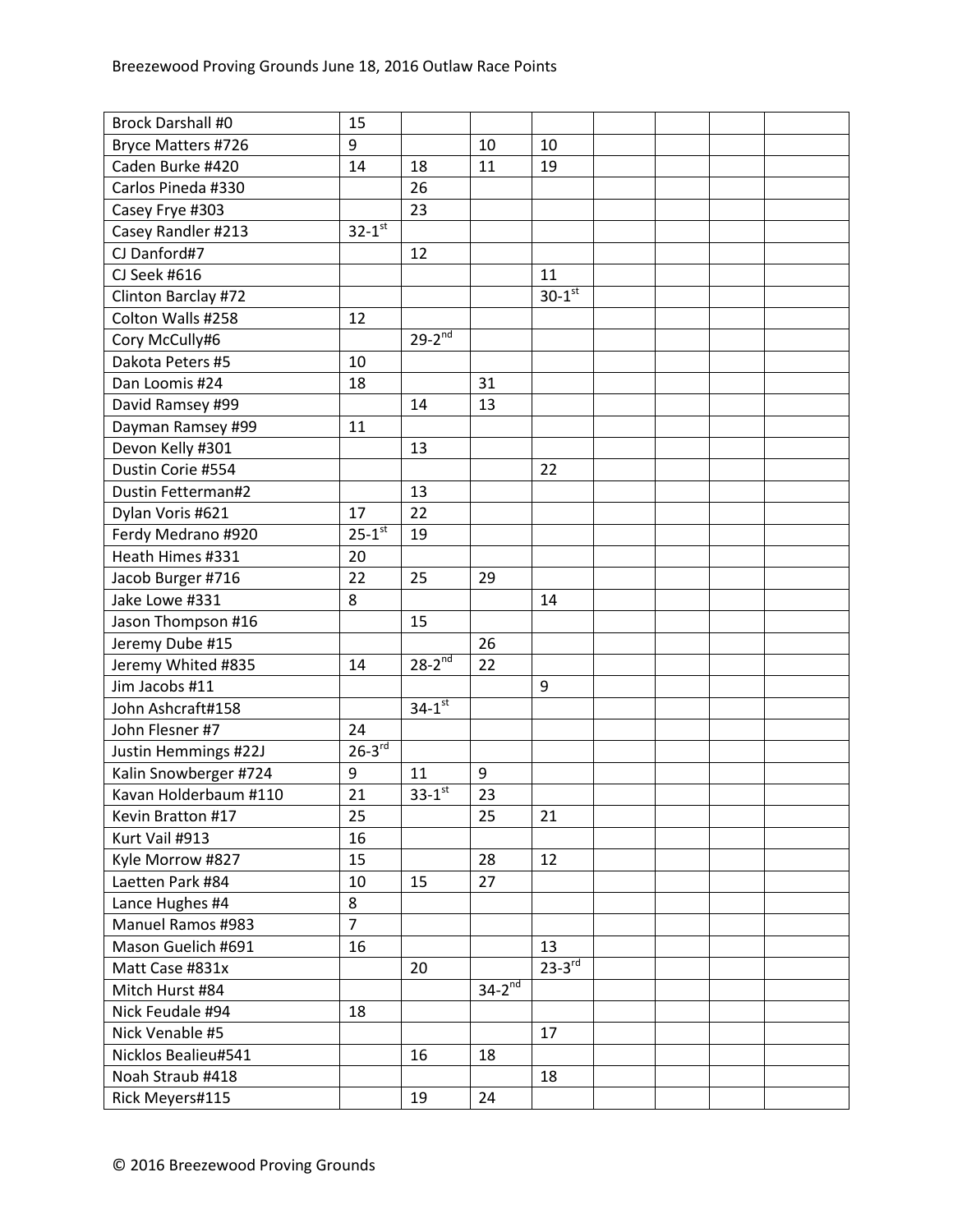| Riley Schaffer #827     | 22                     | 20          | 21                   |                |  |  |
|-------------------------|------------------------|-------------|----------------------|----------------|--|--|
| Ryan Novella #3         | 13                     | 18          | 14                   |                |  |  |
| Sammy Brink #21         | 13                     |             |                      |                |  |  |
| <b>Scott Myers #34</b>  | $28 - 2^{nd}$          | 22          | $39-1$ <sup>st</sup> | $25 - 2^{nd}$  |  |  |
| Seth Fike #743          |                        | 24          | 15                   |                |  |  |
| Tanner Adams #729       | 23                     |             | 30                   |                |  |  |
| Travis Ritter #420      | 12                     | 16          |                      | 16             |  |  |
| Trent Bertothy #6       | 24                     |             |                      |                |  |  |
| Trent Russler #212      | $33 - 1$ <sup>st</sup> | $27-3^{rd}$ |                      |                |  |  |
| Trevor Kuhns #19        |                        | 14          |                      |                |  |  |
| Troy Heming #24         |                        | 21          |                      |                |  |  |
| Tucker Coons #71        | 23                     |             |                      |                |  |  |
| Ty Claycomb #3          | 17                     | $26 - 3$ rd | $32-3^{rd}$          |                |  |  |
| Tyler Adams #710        | 19                     |             |                      |                |  |  |
| Tyler Kuhns#26          |                        | 17          |                      |                |  |  |
| Tyler Moore #796        |                        | 25          |                      |                |  |  |
| Zach West #293          | 20                     | 23          | 19                   | 20             |  |  |
|                         |                        |             |                      |                |  |  |
| <b>250 INTERMEDIATE</b> |                        |             |                      |                |  |  |
| Aaron Dravk #607        | 18                     | 17          | 16                   |                |  |  |
| Austin Fry #212         |                        |             |                      | 15             |  |  |
| Brendan Black #41       | 16                     | 14          |                      |                |  |  |
| Cameron Phomsopha #113  | 10                     | 15          | 20                   | 8              |  |  |
| Carson Good #454        |                        |             | 15                   |                |  |  |
| Chance Watro #97        | 25                     | 21          | 17                   | 9              |  |  |
| Chris Hoffman #051      |                        | 18          | 27                   | 22             |  |  |
| Dalton Snook #3         | 15                     | 11          | 8                    |                |  |  |
| David Langston #32      | $\overline{7}$         |             |                      |                |  |  |
| Don Case #141           |                        |             | $\overline{7}$       |                |  |  |
| Drew Kibler #29         | 22                     |             |                      |                |  |  |
| Eran Pielert #153       |                        |             | 11                   | 11             |  |  |
| Eric Straub #38         | 26                     | 19          | 19                   | 17             |  |  |
| Gage Stine #1           | 21                     |             |                      |                |  |  |
| Grant Garber #217       | 23                     |             |                      |                |  |  |
| Jason Simpson #12       | 20                     | 9           | 12                   |                |  |  |
| John Selby #817         | 24                     |             |                      |                |  |  |
| Kevin Clark #87         | 17                     | 13          | 13                   | 12             |  |  |
| Kyle Swift #392         |                        | 10          |                      |                |  |  |
| Kyler Coles #429        |                        |             | 14                   |                |  |  |
| Mark Compton #423       | 19                     | 16          | 18                   | $\overline{7}$ |  |  |
| Matt Funk #37           | 11                     |             |                      |                |  |  |
| Mike Novella #319       | 12                     |             |                      |                |  |  |
| Nathan Brown #511       | 8                      |             | 10                   |                |  |  |
| Ryan Taylor #24         | 14                     | 8           |                      |                |  |  |
| Scott Clapper #60       | 34                     | 26          | 22                   |                |  |  |
| Shawn Anders #134       |                        |             |                      | 13             |  |  |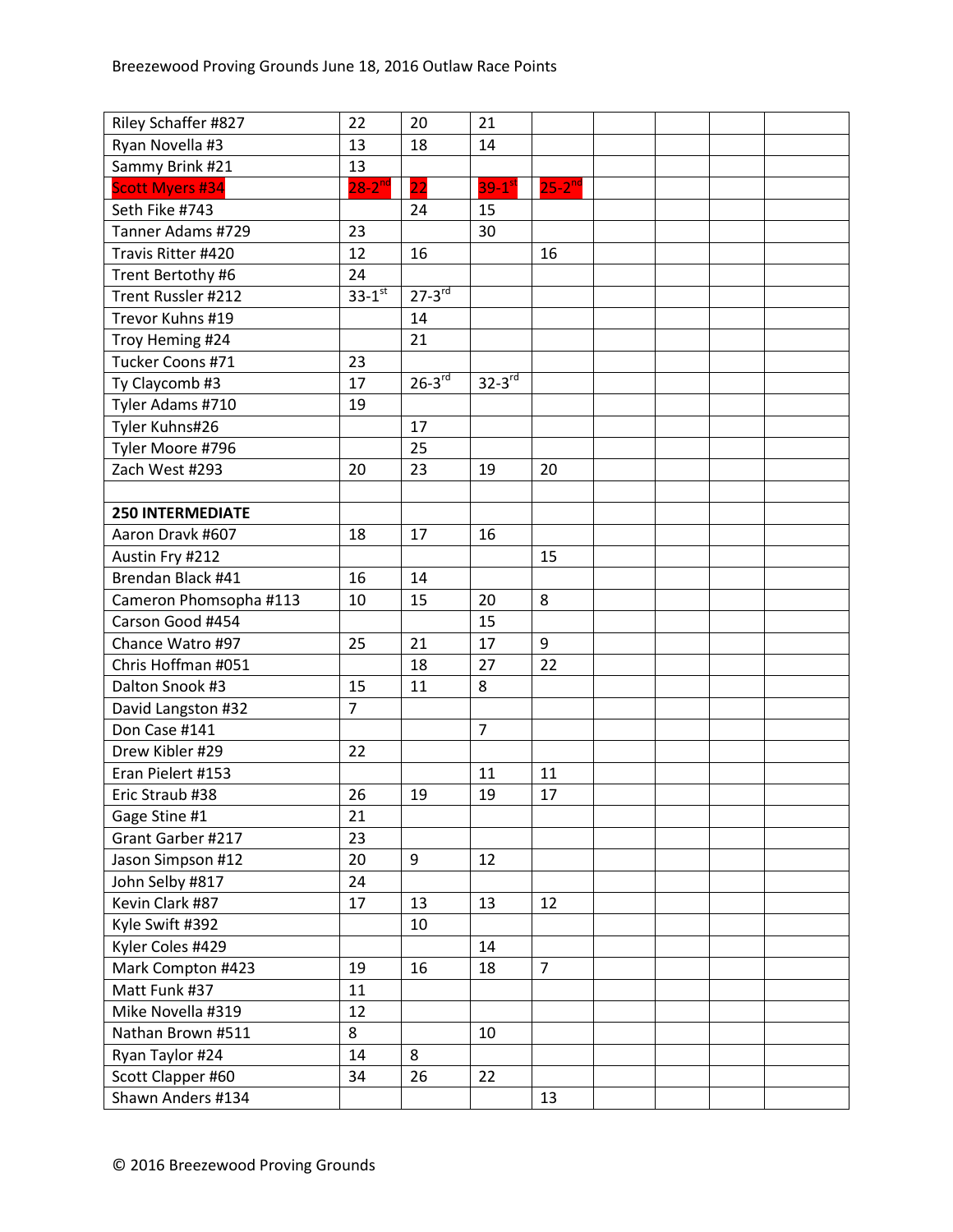| Stash Breinich #158     | 9  | $\overline{7}$ |                | 6              |  |  |
|-------------------------|----|----------------|----------------|----------------|--|--|
| Tucker Hake #481        | 13 |                |                |                |  |  |
| Tyler Pennington #974   |    | 12             | $9\,$          | 10             |  |  |
| Vincent Harrison #297   | 27 |                |                |                |  |  |
| Wyatt Johnson #x        | 29 |                |                |                |  |  |
|                         |    |                |                |                |  |  |
|                         |    |                |                |                |  |  |
| <b>450 INTERMADIATE</b> |    |                |                |                |  |  |
| Aaron Dravk #607        | 26 | 14             | 15             |                |  |  |
| Austin Fry #212         |    |                |                | 11             |  |  |
| Austin Hollen #224      | 13 |                | 9              |                |  |  |
| Brett Pochet #22        | 23 | 12             | 16             | 10             |  |  |
| Calob Walls #259        | 20 |                |                |                |  |  |
| Cameron Phomsopha #113  | 10 |                |                |                |  |  |
| Carl Michael #114       |    |                | 6              |                |  |  |
| Chris Hoffman #051      |    |                | 25             | $\overline{7}$ |  |  |
| Cody Johnson #31        | 35 |                |                | 21             |  |  |
| Collin Karch #73        | 25 |                |                |                |  |  |
| Cory Saddler #83        |    |                |                | 14             |  |  |
| Curt Wilson #23         | 27 | 11             | 17             | 16             |  |  |
| Dillion Shoop #311      |    | 16             |                |                |  |  |
| Dustin Trey #124        |    |                |                | 12             |  |  |
| Eric Straub #38         | 22 | 13             | 12             | 9              |  |  |
| Ethan Brown #215        |    |                |                | 6              |  |  |
| Frank Schaetzke #19     | 19 |                | 13             |                |  |  |
| Greg Asher #1           |    |                | 18             |                |  |  |
| Jason Winter#27         |    | 10             |                |                |  |  |
| John Selby #817         |    |                | 14             |                |  |  |
| Justin Howell #177      | 16 |                |                |                |  |  |
| Kevin Clark #87         | 12 |                | 10             |                |  |  |
| Mason Logue #527        | 11 | 6              | 8              |                |  |  |
| Mike Feather #447       | 17 |                | 11             |                |  |  |
| Mike Kerns#117          |    | 8              | $\overline{7}$ | 8              |  |  |
| Mike Payne #75          | 24 |                |                |                |  |  |
| Nick Robertson #94      |    | $\overline{7}$ |                |                |  |  |
| Ryan Taylor #24         | 15 | 9              |                |                |  |  |
| Scott Clapper #680      | 28 | 21             | 20             |                |  |  |
| Shane Benitz #556       | 9  |                |                |                |  |  |
| Shawn Sparkman #156     | 18 |                |                | 13             |  |  |
| Tucker Hake #481        | 14 |                |                |                |  |  |
| Zach Coons #69          | 30 |                |                |                |  |  |
| Zach Habegger #256      | 21 |                |                |                |  |  |
|                         |    |                |                |                |  |  |
|                         |    |                |                |                |  |  |
|                         |    |                |                |                |  |  |
| <b>250 ADVANCED</b>     |    |                |                |                |  |  |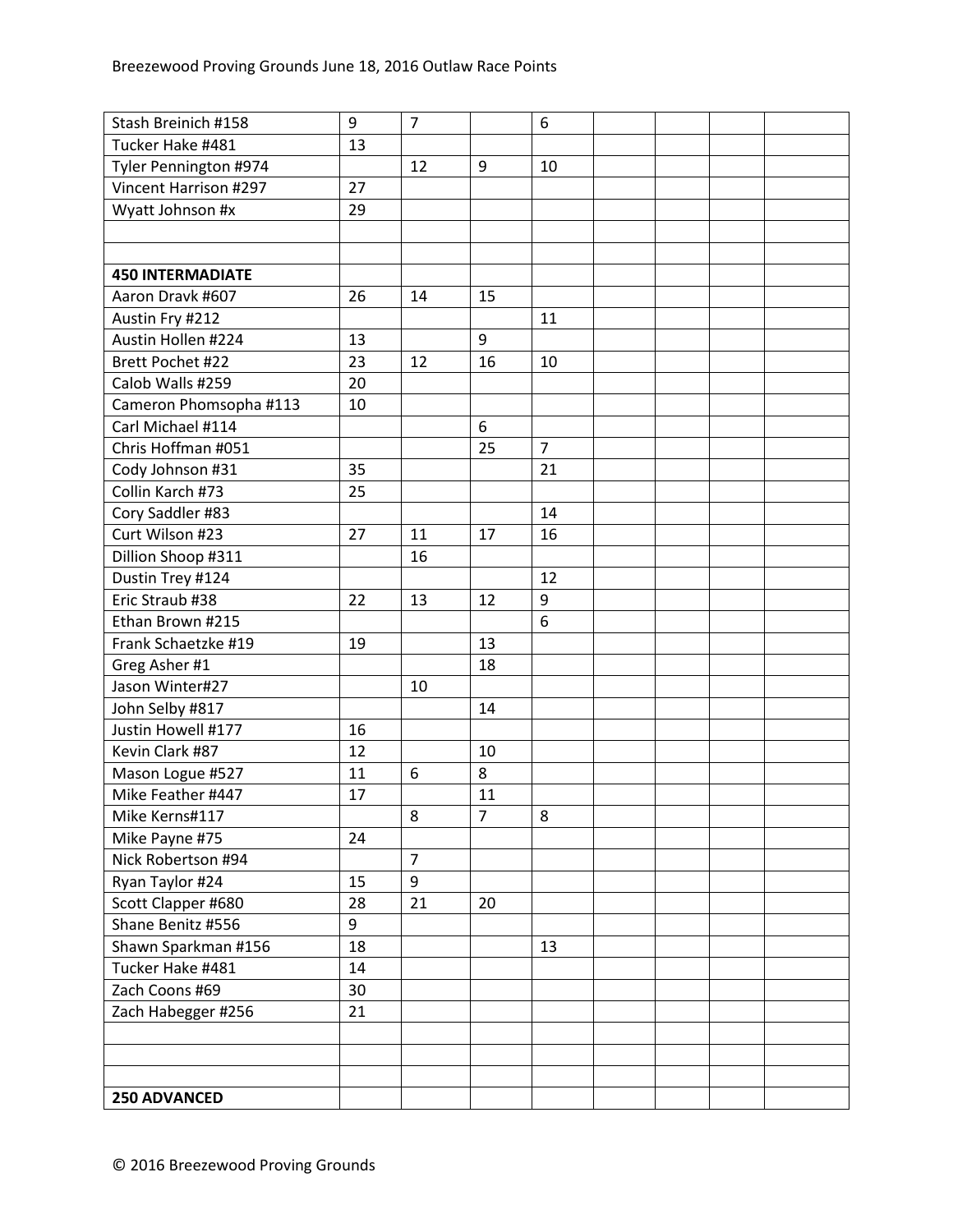| #851                      |                |                | 10             |                |  |  |
|---------------------------|----------------|----------------|----------------|----------------|--|--|
| A.J. Houser #195          | 8              |                |                |                |  |  |
| Alex Maldet#183           |                | 10             |                |                |  |  |
| Brandon Albright #x       |                | 12             |                |                |  |  |
| <b>Brandon Minnich #3</b> | 9              |                |                |                |  |  |
| Bret Shipley #702         | $\overline{7}$ |                |                | 15             |  |  |
| Cory Gilliam #217         | 11             |                |                |                |  |  |
| Derek Miller x            |                |                |                | $\overline{7}$ |  |  |
| Dustin Miller #188        |                |                |                | 10             |  |  |
| Garrett Smith #624        |                |                | 6              |                |  |  |
| Gauge Keith #22           |                | 17             |                |                |  |  |
| Jarrod Johns #92          |                | 6              |                |                |  |  |
| Jetti Pifer #141          |                |                | 15             |                |  |  |
| Nick Bruce #218           |                | 8              |                |                |  |  |
| Scott Martin #45          | 6              | $\overline{7}$ | 8              | 8              |  |  |
| Scotty Clark #295         | 16             |                |                |                |  |  |
| Wyatt Johnson #x          |                | 9              | $\overline{7}$ |                |  |  |
|                           |                |                |                |                |  |  |
| <b>450 ADVANCED</b>       |                |                |                |                |  |  |
| A.J. Houser #951          | 6              |                |                |                |  |  |
| Alex Maldet #183          |                | 11             |                | $\overline{7}$ |  |  |
| Austin Monk #17           | $\overline{7}$ |                |                |                |  |  |
| Billy Kibler #549         |                | 18             |                |                |  |  |
| Brandon Albright #x       |                | 10             |                |                |  |  |
| Braxdyn Landrum #40       | 8              |                |                |                |  |  |
| Bret Shipley #702         | 14             |                |                | 14             |  |  |
| Cory Gilliam #217         | 11             |                |                |                |  |  |
| Dustin Miller #188        |                |                | 9              |                |  |  |
| Garrett Smith #624        |                |                | 16             |                |  |  |
| Jetti Pifer #141          |                |                | 9              |                |  |  |
| Joel Schriver#151         |                |                | $\overline{7}$ |                |  |  |
| Josh Howser #718          | 19             |                | 11             |                |  |  |
| Josh Wilt #781            | 10             |                |                |                |  |  |
| Mike Novella #319         |                | 9              |                |                |  |  |
| Scotty Clark #295         | 12             |                |                |                |  |  |
| Trent Yoder #428          | 9              |                |                |                |  |  |
| Wyatt Johnson #x          |                | 13             | 8              |                |  |  |
|                           |                |                |                |                |  |  |
| VET OPEN 30+              |                |                |                |                |  |  |
| Alan Bonamo#421           | 26             |                |                |                |  |  |
| Balron Barriento #831     |                | 10             |                |                |  |  |
| Billy Kibler #549         |                | 26             |                |                |  |  |
| Billy Phomsopha #99       |                |                | 11             |                |  |  |
| Carlos Pineda #330        |                | 16             |                |                |  |  |
| Chad Fuller #626          | 21             |                |                |                |  |  |
| Darnell Hurst #517        | 12             |                |                |                |  |  |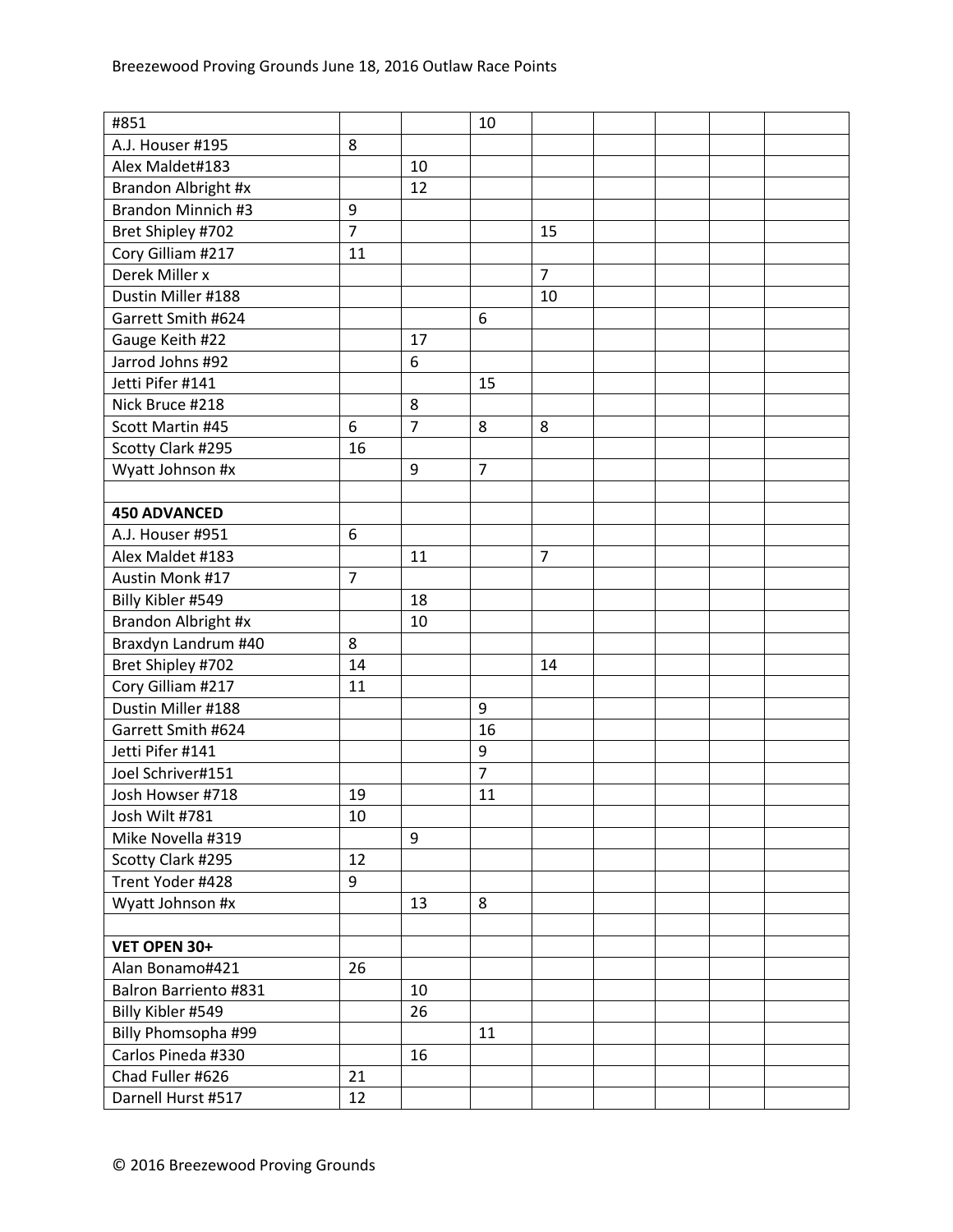| Denise Gutiarraz #5     | 15             |                |                |                |  |  |
|-------------------------|----------------|----------------|----------------|----------------|--|--|
| Drew Kible #211         | 23             |                |                |                |  |  |
| Emil Bravo #7           |                | 9              |                |                |  |  |
| Ferdy Medrano #920      | 22             | 15             |                |                |  |  |
| Frank Schetzke #19      | 20             |                | 19             |                |  |  |
| Gary Zimmerman #51      |                |                |                | 14             |  |  |
| Gerson Cruz #12         |                | 12             |                |                |  |  |
| Jarrod Johns #92        |                | 18             |                |                |  |  |
| Jason Inverso #91       |                |                | 12             |                |  |  |
| Jeremy Dube #15         | 9              |                | 9              |                |  |  |
| Joe Vitale #37v         |                |                | 10             |                |  |  |
| Josh Chalfa #124        |                |                | $\overline{7}$ |                |  |  |
| Justin Schmidt#153      |                |                |                | 9              |  |  |
| Justin Schrengust #718  | 6              |                | 17             | 17             |  |  |
| Kim Phomsopha #99       | 10             |                |                |                |  |  |
| Manuel Querra #2        |                | 8              |                |                |  |  |
| Manuel Ramos #983       | $\overline{7}$ |                |                |                |  |  |
| Matt Grove #472         | 11             | 11             | 15             | 13             |  |  |
| Matt Heacock #718       | 8              |                | 13             |                |  |  |
| Matt Losch #71          |                |                | 6              | 10             |  |  |
| Mike Kerns #733         | 16             | 17             | 16             | 15             |  |  |
| Mike Martin #4          | 18             |                | 8              |                |  |  |
| Mike Novella #319       | 13             | 14             | 26             |                |  |  |
| Paul Hrubochak #735     | 24             | 19             | 14             | 24             |  |  |
| Ron Heidel #621         | 19             | 13             |                |                |  |  |
| Scoob Lanzendorfer #754 | 17             |                |                |                |  |  |
| Scott Martin #45        | 14             | 21             | 21             | 19             |  |  |
| Steve Memahan 36        |                |                |                | 16             |  |  |
| Tim Wilson #5           |                |                | 18             |                |  |  |
| Todd Baughman #34       |                |                |                | 12             |  |  |
| Vince Nolt #5           |                |                |                | 11             |  |  |
| Zach Coons #69          | 31             |                |                |                |  |  |
|                         |                |                |                |                |  |  |
|                         |                |                |                |                |  |  |
| <b>SENIOR OPEN 45+</b>  |                |                |                |                |  |  |
| Bill Lauver #442        | 10             | $\overline{7}$ | 8              | $\overline{7}$ |  |  |
| David Douty #563        |                |                | 6              |                |  |  |
| Dirk Yoder #428         | 6              |                |                |                |  |  |
| Don Breinich #457       | $\overline{7}$ | 6              | $\overline{7}$ | 6              |  |  |
| Don Faulkner #13        | 8              |                |                |                |  |  |
| Greg Lykens #04         | 21             | 15             | 16             |                |  |  |
| Jim Jacobs#11           |                |                |                | 8              |  |  |
| Jody Nevling #338       | 9              | 10             |                |                |  |  |
| Mark Howser #117        | 13             |                | 9              | 15             |  |  |
| Paul Hrubochak #735     | 14             | 8              | 11             | 10             |  |  |
| Rick Brown #88          | 12             |                |                |                |  |  |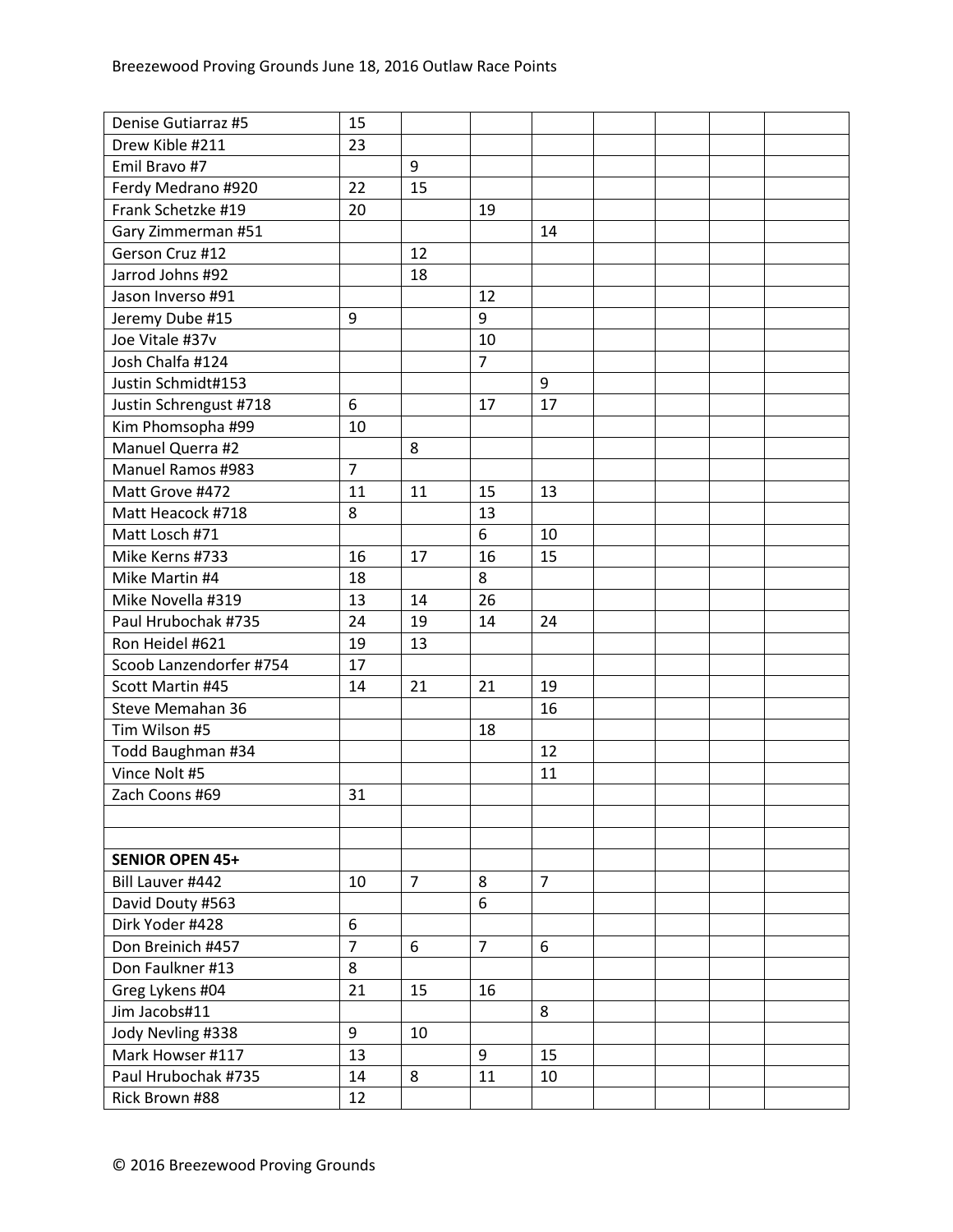| Scott McGill #618                        | 16             |                |                |                |  |  |
|------------------------------------------|----------------|----------------|----------------|----------------|--|--|
| Trevor Graham #7                         | 11             |                |                |                |  |  |
|                                          |                |                |                |                |  |  |
|                                          |                |                |                |                |  |  |
| <b>PIT BIKE OPEN</b>                     |                |                |                |                |  |  |
| Andy Rook #31                            | 6              |                |                |                |  |  |
| Branen Haufmann #53                      |                |                | 11             |                |  |  |
| Christian Harris #999                    |                | 6              |                |                |  |  |
| David Ramsey #99                         |                | 13             |                |                |  |  |
| Dayman Ramsey #99                        | 8              |                |                |                |  |  |
| JJ Massicot #28                          | 13             |                |                |                |  |  |
| Levi Lowe #3                             |                | 8              |                |                |  |  |
|                                          |                |                |                |                |  |  |
| <b>QUADS</b>                             |                |                |                |                |  |  |
|                                          |                |                |                |                |  |  |
| <b>KIDS 50-70 OPEN</b>                   |                |                |                |                |  |  |
|                                          |                |                |                |                |  |  |
| Ashton Thompson #100                     |                |                | 8              | 8              |  |  |
| Hunter Hillbury #414                     | $\overline{7}$ |                |                |                |  |  |
| Jayden Schiffer #16<br>Silas Condon #88  |                | 12             | 13             |                |  |  |
| Uriah Shrivers #412                      |                |                |                | 10             |  |  |
|                                          |                |                | 6              |                |  |  |
| Zach Notarianni #9                       | 12             | $\overline{7}$ |                | 15             |  |  |
|                                          |                |                |                |                |  |  |
| <b>KIDS 90-125 OPEN</b>                  |                |                |                |                |  |  |
| Adison Chornak #127                      |                |                |                |                |  |  |
| Cameron Bash #36                         | 10<br>12       | 9              | 8              |                |  |  |
| Cameron Kunkle #82                       |                |                | $\overline{7}$ | 11             |  |  |
|                                          | 9              |                |                |                |  |  |
| Dylan Miller #16<br>Jake Colson #4       | 17             | 12             | 15             |                |  |  |
| Jayden Russell #14                       | 6              | 17             | 10             | 19             |  |  |
| Jayden Shiffer #16                       |                |                |                | 12             |  |  |
|                                          |                | $\overline{7}$ |                |                |  |  |
| Joanna Marlin #16<br>Kaidyn Meckley #715 |                | 6              |                |                |  |  |
| Kyle Crone #4x                           |                |                |                | 10             |  |  |
| Savannah Marlin #1                       |                | 8              |                |                |  |  |
| Seth Jaffe #329                          | $\overline{7}$ |                |                |                |  |  |
| Vincent Dillon #54                       | 8              | 10             | 6              | 14             |  |  |
|                                          |                |                |                |                |  |  |
| 200/300 OPEN                             |                |                |                |                |  |  |
| Benny Franks Jr #37                      | 8              |                | $\overline{7}$ | 9              |  |  |
| Corey Weavering #69                      |                | 8              | 8              |                |  |  |
| Dylan Lowe #22                           |                |                |                | $\overline{7}$ |  |  |
| Felecha Dashem #2                        | 6              | $\overline{7}$ | 6              | 8              |  |  |
| Gabe Lukasik #9                          |                | 15             | 12             |                |  |  |
|                                          |                |                |                | 13             |  |  |
| Kian Kissinger #119                      | 15             |                | 17             | 10             |  |  |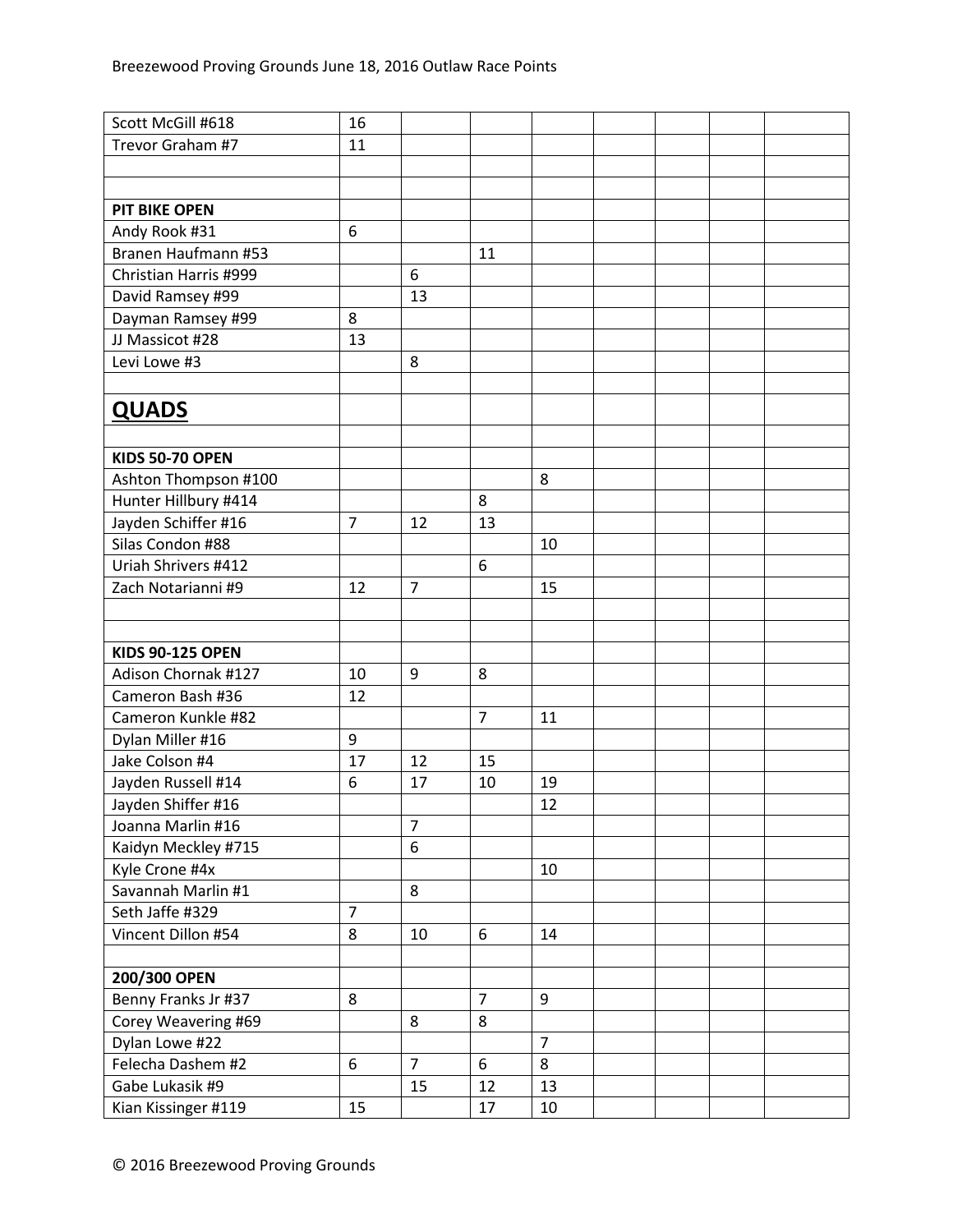| Max Shiffer #14          | 10                   | 6                    | 10                     | 18            |  |  |
|--------------------------|----------------------|----------------------|------------------------|---------------|--|--|
| Tyler Marlin #1          |                      |                      | 9                      |               |  |  |
| Tyler Notarianni #6      | $\overline{7}$       | 10                   |                        | 11            |  |  |
|                          |                      |                      |                        |               |  |  |
| <b>400 OPEN</b>          |                      |                      |                        |               |  |  |
| Dillon Adams #19         | 6                    |                      |                        |               |  |  |
| Jacob Ryan #75           | 15                   | 15                   | 15                     | 13            |  |  |
| Jeremy McCauley #414     |                      | 6                    | $\overline{7}$         |               |  |  |
| Kaden Gingras #003       | 10                   | 10                   | 8                      | 8             |  |  |
| Miles Major #100         | $\overline{7}$       |                      | 6                      |               |  |  |
| Robert Morris #450       | 8                    |                      | 10                     |               |  |  |
| Tyler Marlin #1          |                      | $\overline{7}$       |                        |               |  |  |
| Tyler Vaughn #177        |                      | 8                    |                        |               |  |  |
| Zachary Leitzel #01      |                      |                      |                        | 6             |  |  |
|                          |                      |                      |                        |               |  |  |
| <b>BEGINNER OPEN 450</b> |                      |                      |                        |               |  |  |
| Adam Plume #8            |                      | $14-3^{rd}$          | 9                      | $14 - 3^{rd}$ |  |  |
| Andrew Knapp #1          | 8                    |                      |                        |               |  |  |
| Andy Barton #00          | 8                    |                      |                        |               |  |  |
| Austin Straub #49        |                      | 9                    | 13                     | 11            |  |  |
| Brandon Elliot #088      |                      | 11                   | 9                      | $16-2^{nd}$   |  |  |
| Chad Lukenbaugh #22      | $\boldsymbol{9}$     | 12                   | 12                     |               |  |  |
| Chris Daub #1            | $\overline{7}$       |                      |                        |               |  |  |
| Cody Rush #081           | $15 - 3$ rd          |                      | $22 - 1$ <sup>st</sup> |               |  |  |
| Corey Zanenski #11       | 13                   |                      |                        |               |  |  |
| Cory McCulley #6         |                      | $21-1$ <sup>st</sup> |                        |               |  |  |
| Dan Inman #77            |                      | $16-2^{nd}$          | $17 - 2^{nd}$          |               |  |  |
| Dante Leone #89          | 11                   | $16-2^{nd}$          | $21 - 1^{st}$          |               |  |  |
| Donovan Weaver #2        | $17 - 2^{nd}$        |                      |                        |               |  |  |
| Dylan Driskel #149       | 14                   |                      |                        |               |  |  |
| Eric Matheney #6         |                      | 11                   |                        |               |  |  |
| Garrett Weaver #56       | $22 - 1^{st}$        |                      |                        |               |  |  |
| Gerald Markley Jr #16J   |                      |                      | $16-2^{nd}$            | 13            |  |  |
| Howard Lowe #01          | 13                   | 10                   | 10                     | 10            |  |  |
| Hunter Johnson #18       |                      |                      | 11                     |               |  |  |
| Joe Caruso #22x          | 6                    |                      |                        |               |  |  |
| Joe Kenney#00            |                      | 8                    |                        | 9             |  |  |
| John Little #15          |                      |                      | $\overline{7}$         |               |  |  |
| Josh Atkins #19          |                      | 13                   |                        |               |  |  |
| Kian Kissinger #119      |                      |                      | $14-3^{rd}$            |               |  |  |
| Kyle Denkobich #7        | $17-2$ <sup>nd</sup> |                      |                        |               |  |  |
| Kyle Holderbaum #144     |                      |                      | $\overline{7}$         |               |  |  |
| Liam Johnson #x          | $\overline{7}$       | 9                    |                        |               |  |  |
| Mac Miller #2            |                      | 10                   |                        |               |  |  |
| Mark Smith #11x          | 14                   |                      |                        |               |  |  |
| Matt Smith #99           | 10                   |                      |                        |               |  |  |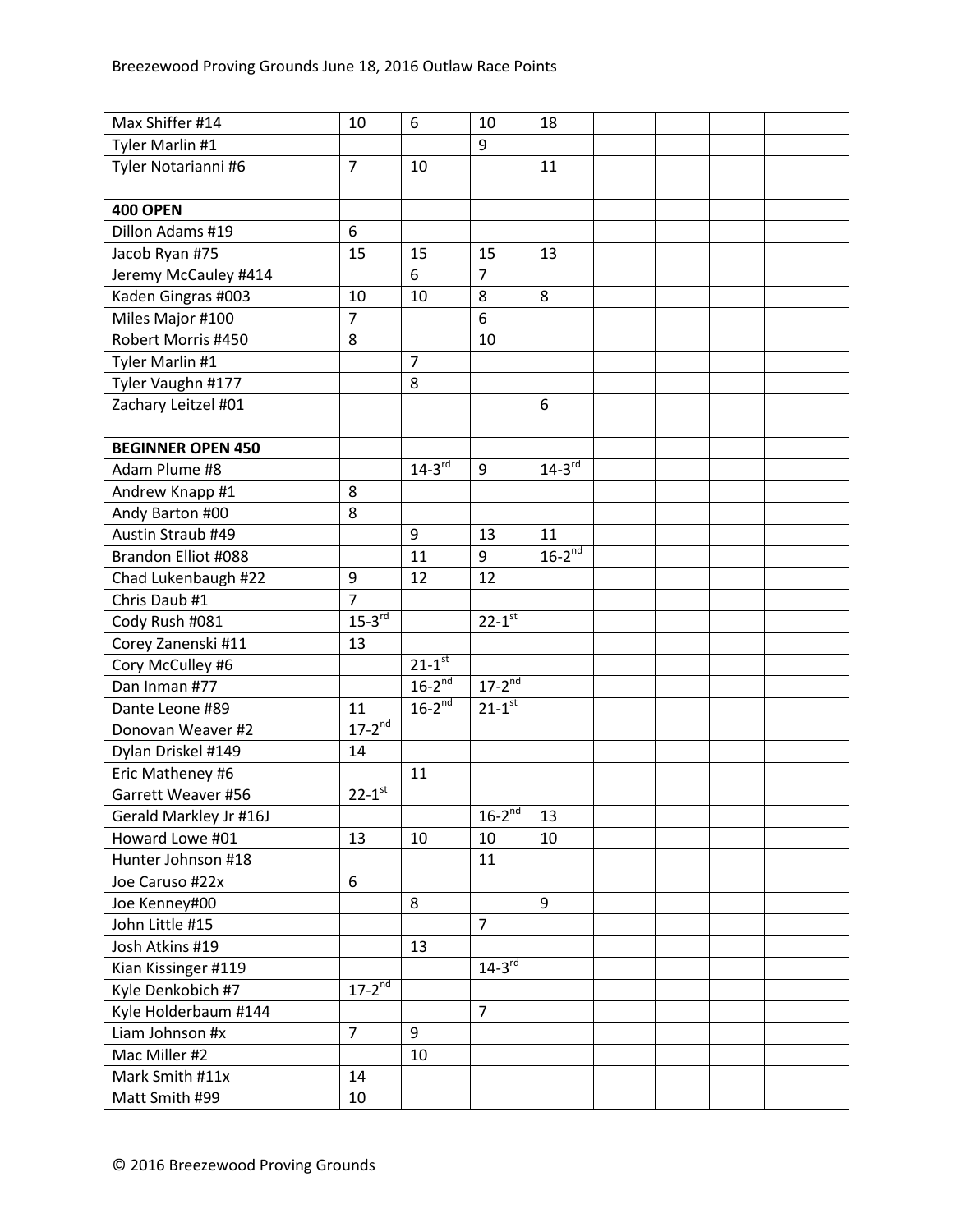| Max Bittinger #373           | 9                      |                      |                      |                |  |  |
|------------------------------|------------------------|----------------------|----------------------|----------------|--|--|
| Max Shiffer #14              |                        |                      | 8                    | 12             |  |  |
| Ryan Porch #319              | 12                     |                      |                      |                |  |  |
| Ryan Post #88                |                        |                      | 11                   |                |  |  |
| Ryan Shell #713              | $15-3^{rd}$            | $\overline{7}$       | $15-3$ <sup>rd</sup> |                |  |  |
| Steven Marlin #16            |                        |                      | 10                   |                |  |  |
| Strett Ryan #15              | 10                     |                      | 14                   | $21-1$ st      |  |  |
| Taylor Olsen #88             | 11                     |                      |                      |                |  |  |
| Timothy Notarianni #4x       |                        | 13                   |                      |                |  |  |
| Travis Smith #41             |                        | $14-3$ <sup>rd</sup> | 6                    |                |  |  |
| Trevor Bulgar #004           | $22 - 1$ <sup>st</sup> | $21-1$ <sup>st</sup> |                      |                |  |  |
| Tyler Marlin #1              |                        |                      | 12                   |                |  |  |
| Tyler Rohrbaugh #4           | 12                     | 12                   | 13                   |                |  |  |
| Tyler Vaughn #177            | 6                      |                      |                      |                |  |  |
| Zack Smith #034              |                        |                      | 8                    |                |  |  |
|                              |                        |                      |                      |                |  |  |
|                              |                        |                      |                      |                |  |  |
|                              |                        |                      |                      |                |  |  |
| <b>INTERMEDIATE OPEN 450</b> |                        |                      |                      |                |  |  |
| Brayden Bonsall #512         | 10                     |                      | 11                   | 13             |  |  |
| Brock Jumper #112            | 18                     |                      |                      |                |  |  |
| Cody Naugle #62              | 10                     | 11                   | 12                   | 11             |  |  |
| Cole Wertz #21               | 14                     | 8                    |                      | 10             |  |  |
| Colton Bloser #00            | 8                      | 10                   |                      |                |  |  |
| Dayton Buhrman #56           | 6                      | 18                   | 15                   | 16             |  |  |
| Drew Flinchum #101           | $\overline{7}$         | 9                    | 8                    | 8              |  |  |
| Dylan Hangst #151            | 9                      |                      |                      |                |  |  |
| Hunter Grimes #758           | 13                     |                      | 17                   |                |  |  |
| Joey #11                     |                        |                      | $\overline{7}$       |                |  |  |
| John Fowler #01              | 6                      |                      |                      |                |  |  |
| John Wiesheier #524          |                        |                      |                      | 9              |  |  |
| Jonathan Blemler #326        | 12                     | 11                   | 14                   | 14             |  |  |
| Jordan Williard #010         | 9                      | 9                    |                      |                |  |  |
| Josh Whetstone #02           | 11                     | 10                   | 16                   | 12             |  |  |
| Kyle Diehl #22D              | 11                     | 13                   | 19                   | 21             |  |  |
| Mike Briscoe #91             | 8                      | 8                    | 9                    | $\overline{7}$ |  |  |
| Mike Weaber#581              |                        | 13                   |                      |                |  |  |
| Ryan Fosnot #749             | 19                     | 18                   | 24                   |                |  |  |
| Sam Sickler #04              |                        |                      | 10                   |                |  |  |
| Travis Loring #28            | $\overline{7}$         | $\overline{7}$       |                      |                |  |  |
| Trevor Bulgar #004           |                        |                      | 13                   |                |  |  |
|                              |                        |                      |                      |                |  |  |
| <b>ADVANCED OPEN 450</b>     |                        |                      |                      |                |  |  |
| Andy Ehrenzeller #55         |                        |                      | 9                    |                |  |  |
| Brandon Krone #897           | 6                      | 6                    | 6                    |                |  |  |
| Brenton Stein #28            | 8                      | 8                    | 8                    | 10             |  |  |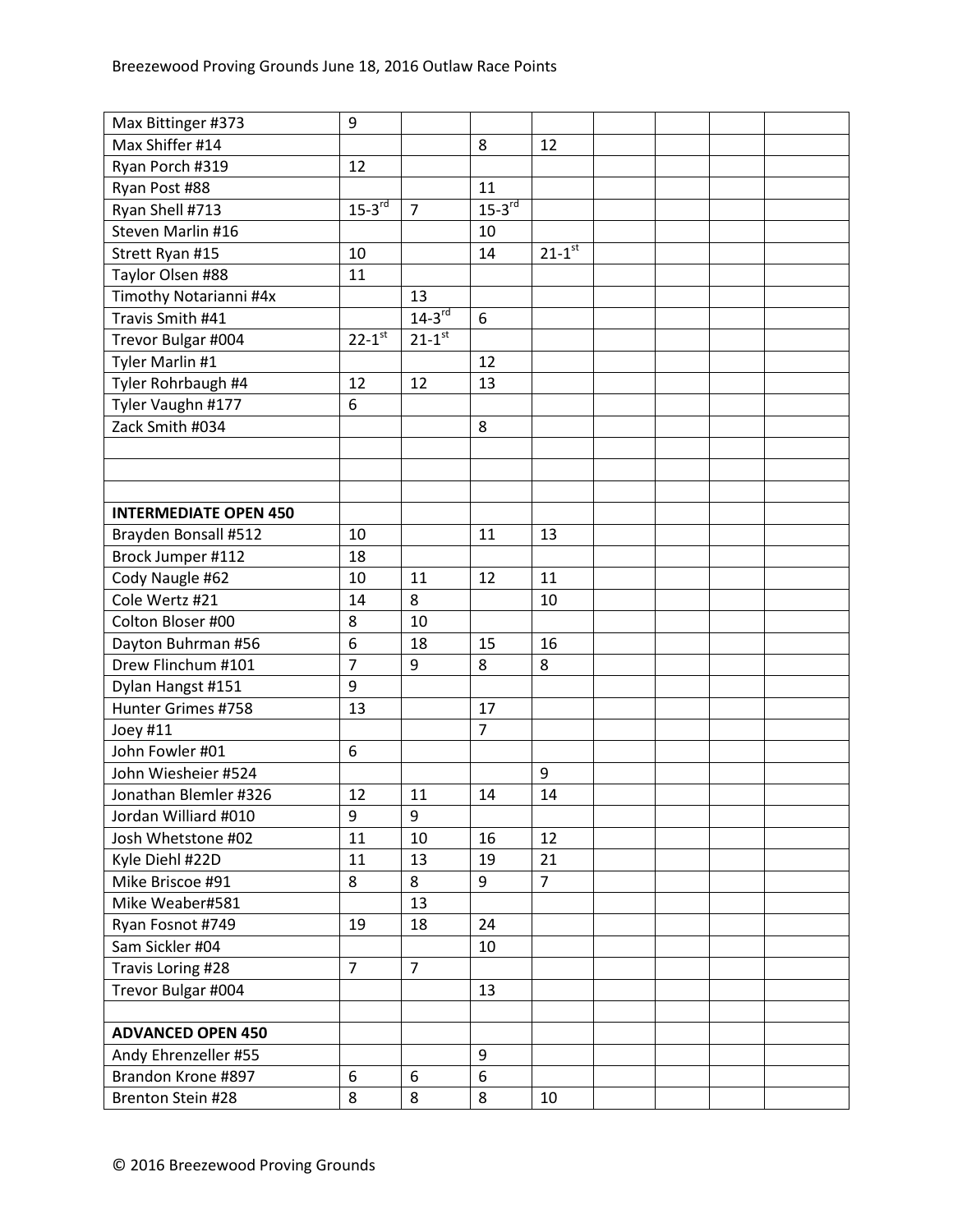| Chris Walls #13       |                  |                | $\overline{7}$ |                |  |  |
|-----------------------|------------------|----------------|----------------|----------------|--|--|
| Hunter Dentler #35D   |                  |                |                | 8              |  |  |
| Justin Feight #297    | 11               | 15             | 11             | 12             |  |  |
| Kyle Dibert #5        | $\overline{7}$   | $\overline{7}$ |                | 9              |  |  |
| Nick Moser #77        | 16               |                |                |                |  |  |
| Ty Gehman #113        | 9                | 10             | 16             | 17             |  |  |
|                       |                  |                |                |                |  |  |
| <b>WOMEN OPEN</b>     |                  |                |                |                |  |  |
| Ashley Imler #6       | 18               |                | 17             |                |  |  |
| Breanna Savage #104   |                  |                |                | 11             |  |  |
| Courtney Caldwell #43 |                  | 11             |                |                |  |  |
| Emily Ramond #202     | $\overline{7}$   |                | $\overline{7}$ | $\overline{7}$ |  |  |
| Holly Carroll #595    |                  | $\overline{7}$ | 9              | 9              |  |  |
| Jen Notarianni #104   | 8                |                |                |                |  |  |
| Maddie Hill #505      | 9                | 6              | 8              | 8              |  |  |
| Madison Lukasik #8    | 11               | 8              | 6              | 13             |  |  |
| Mary Beth Mampel #78  | 6                |                |                |                |  |  |
| Shelby Cobrando #55   | 13               | 16             | 12             | 18             |  |  |
| Tabby Hushon #4       | 10               | 9              | 10             | 10             |  |  |
|                       |                  |                |                |                |  |  |
| VET OPEN 30+          |                  |                |                |                |  |  |
| Alex Rodriguez #75    |                  | 6              |                |                |  |  |
| Andy Ehrenzeller #55  |                  |                | 16             |                |  |  |
| Benny Franks #79      |                  |                | 11             | 17             |  |  |
| Bill Haer #66         | $\boldsymbol{6}$ |                | 6              |                |  |  |
| Daryl Rhine #45       | $\overline{7}$   | 10             | 9              | 9              |  |  |
| Howard Dashem #606    | 8                | $\overline{7}$ | $\overline{7}$ | 8              |  |  |
| John Shank #820       | 11               | 8              |                | 6              |  |  |
| Josh Atkins #19       |                  | 12             |                | 12             |  |  |
| Mike Briscoe #91      | 16               | 17             | 8              | 10             |  |  |
| Travis Loring #28     | 9                | 9              |                | $\overline{7}$ |  |  |
|                       |                  |                |                |                |  |  |
|                       |                  |                |                |                |  |  |
| <b>TRIKES</b>         |                  |                |                |                |  |  |
|                       |                  |                |                |                |  |  |
| 350X                  |                  |                |                |                |  |  |
| Chris Cipoletti #247  | 8                |                |                |                |  |  |
| Chris Headley #889    | 14               |                |                |                |  |  |
| Daniel Patterson #13  | $\overline{7}$   |                |                |                |  |  |
| Dave Ridgeway #131    | 15               |                |                | 8              |  |  |
| DJ Stevenson #54      | 10               |                |                |                |  |  |
| Dwight Jeckel #138    |                  |                |                | 10             |  |  |
| Josh Gettemy#819      | 12               |                |                |                |  |  |
| Kerry Schmelze #777   | 6                |                |                |                |  |  |
| Lee Marker #5         | 22               |                |                | 17             |  |  |
| Mike Ruane #007       | 11               |                |                | $\overline{7}$ |  |  |
| Ruston Renn #69       | 13               |                |                | 9              |  |  |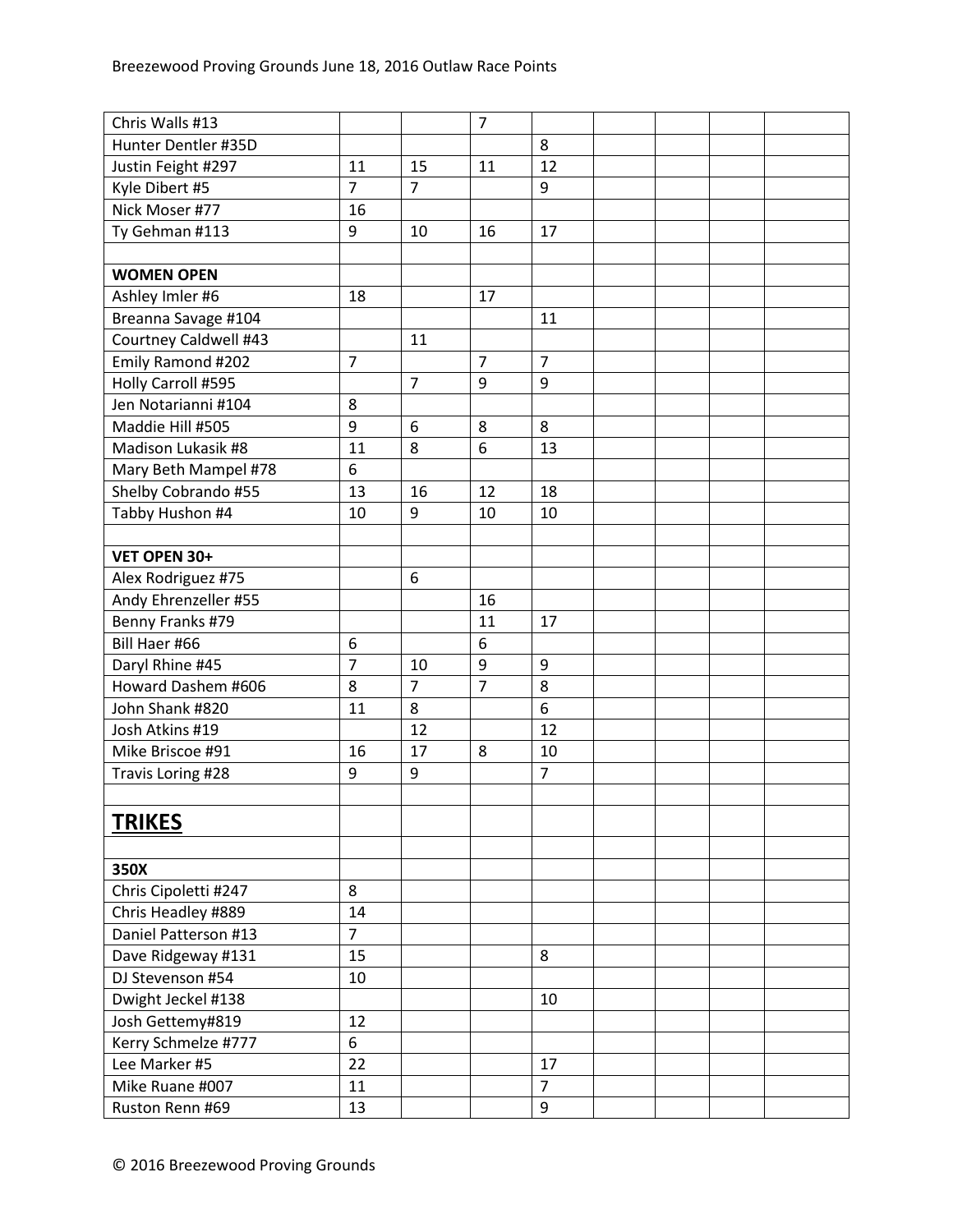| Sean Ridgeway #314      | 17             | 12             |  |  |
|-------------------------|----------------|----------------|--|--|
| Steven Jacoby #17x      | 9              | 6              |  |  |
|                         |                |                |  |  |
| 200X                    |                |                |  |  |
| Bryan Ditch #97         | 19             | 16             |  |  |
| Charles Dobrovonly #937 |                | 9              |  |  |
| Chris Cipoletti #247    | 11             |                |  |  |
| Cody Walls #007         | 8              | 6              |  |  |
| Cory Owenburg #22       | 12             |                |  |  |
| DJ Stevenson #54        | 15             |                |  |  |
| Frank Berry #732        | 6              |                |  |  |
| Isaiah Marker #12       | 13             | 8              |  |  |
| Josh Kravchak #21       | 17             | $\overline{7}$ |  |  |
| Josh Myers #31          | $\overline{7}$ |                |  |  |
| Missy Rapuso #13        | 9              |                |  |  |
| Ray Eldridge #747       | 14             |                |  |  |
| Ross Massa #39          | 16             |                |  |  |
| Sean Ridgeway #314      | 24             | 11             |  |  |
| Terry Schmelzle #1985   | 10             |                |  |  |
|                         |                |                |  |  |
| <b>2 STROKE OPEN</b>    |                |                |  |  |
| Alan Pack #30           | 8              | $\overline{7}$ |  |  |
| Dave Swinger #520       | $\overline{7}$ | 8              |  |  |
| Greg Huntley #23        |                | 16             |  |  |
| John Souto #316         |                | 6              |  |  |
| Josh Hippert #412       | 6              |                |  |  |
| Larry Watkins #316      | 16             | 11             |  |  |
| Lyle Offman #3          | 9              |                |  |  |
| Ray Eldridge #747       | 11             |                |  |  |
| Sam Harkaberger #7      |                | 9              |  |  |
|                         |                |                |  |  |
| 2 Stroke Up To 265cc    |                |                |  |  |
| Aaron Patterson #99     | 13             |                |  |  |
| Alan Pack #30           | 11             | 12             |  |  |
| Brent Baker #15         | 17             | 13             |  |  |
| Chris Cipoletti #247    | 12             |                |  |  |
| Chris Headley #89       | 20             | 17             |  |  |
| Frank Barry #723        | 9              |                |  |  |
| George Hodges #510      | 14             | 11             |  |  |
| Jim Hockenberry #7      | 8              |                |  |  |
| Josh Crone #108         | 25             | 22             |  |  |
| Josh Kravchak #21       | 15             |                |  |  |
| Josh Myers #31          | $\overline{7}$ |                |  |  |
| Larry Watkins #37       | 16             | 14             |  |  |
| Regina Swinger #3       | 10             | 10             |  |  |
| Ted Trey Trey #9        | 18             | 15             |  |  |